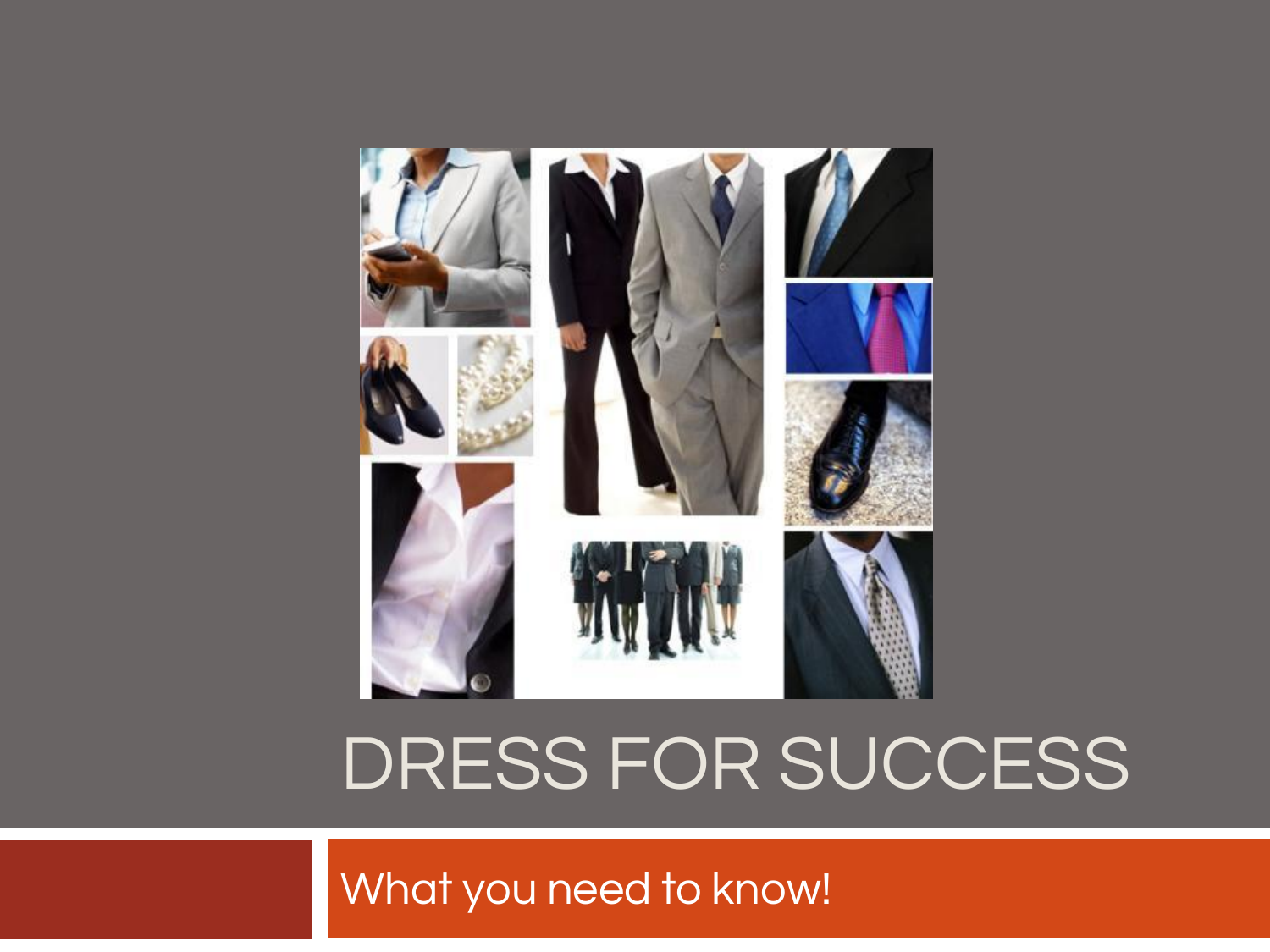#### Looking Your Best Doesn't Mean….

- <sup>◻</sup> Wearing every piece of jewelry you own
- <sup>◻</sup> Wearing your best smelling cologne or perfume.
- <sup>◻</sup> Dressing like you are going to a formal ball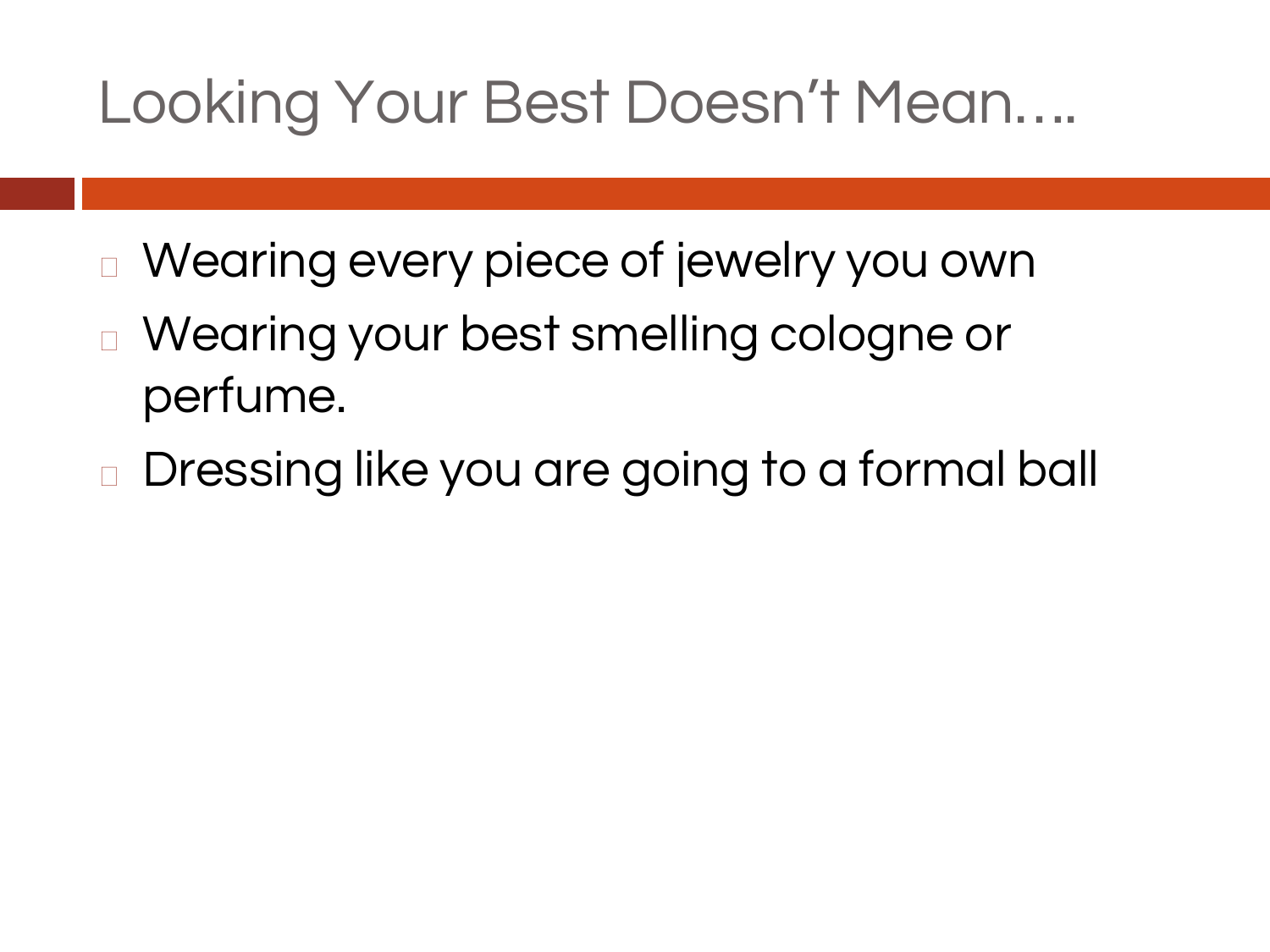### But it does mean…..

- <sup>◻</sup> Looking like you are prepared
- <sup>◻</sup> Wearing appropriate clothing for the job <sup>◻</sup> Being conservative

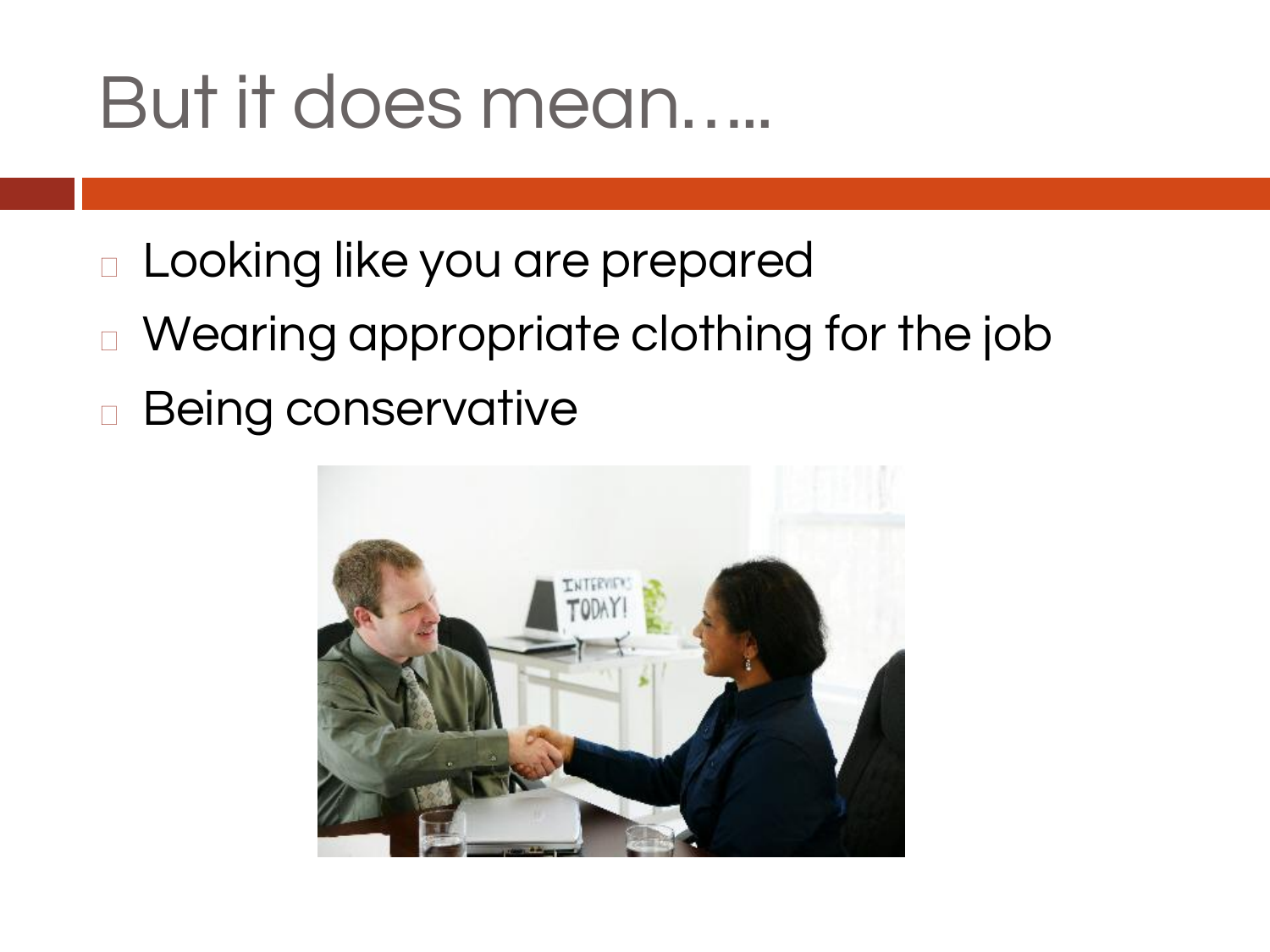# Hair

#### For Men

- □ Should be trimmed, neat and clean
- <sup>◻</sup> Clean shaved face or well trimmed facial hair

#### For Women

Clean hair, neat, only 1 or two accessories (bobby pins, clips, etc.)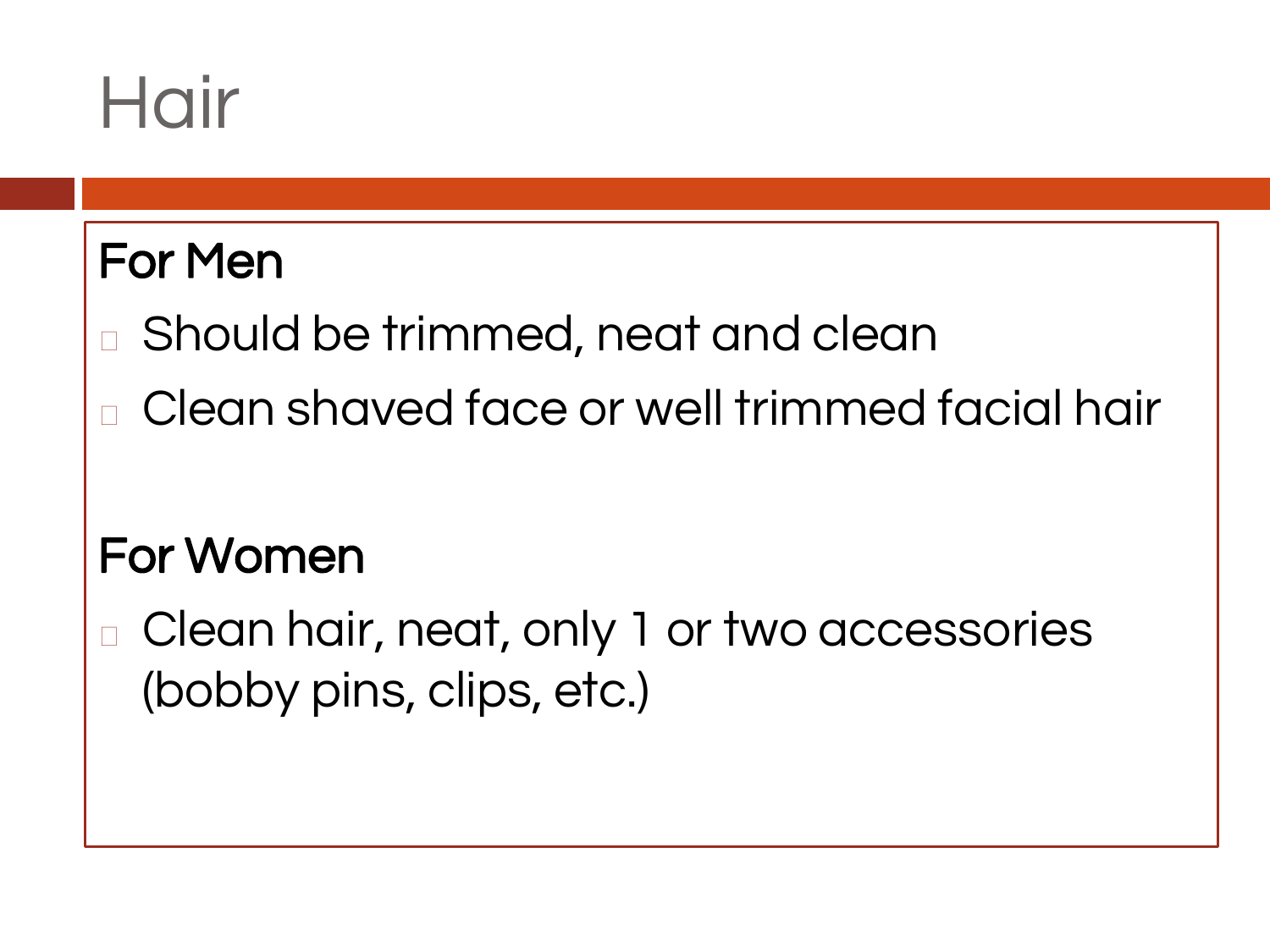# Jewelry and Glasses

- <sup>◻</sup> Wear glasses with clear lenses.
- Wear only one ring on each hand
- Earrings should be conservative
- <sup>◻</sup> Only one watch or bracelet
- <sup>◻</sup> Necklaces should be simple and conservative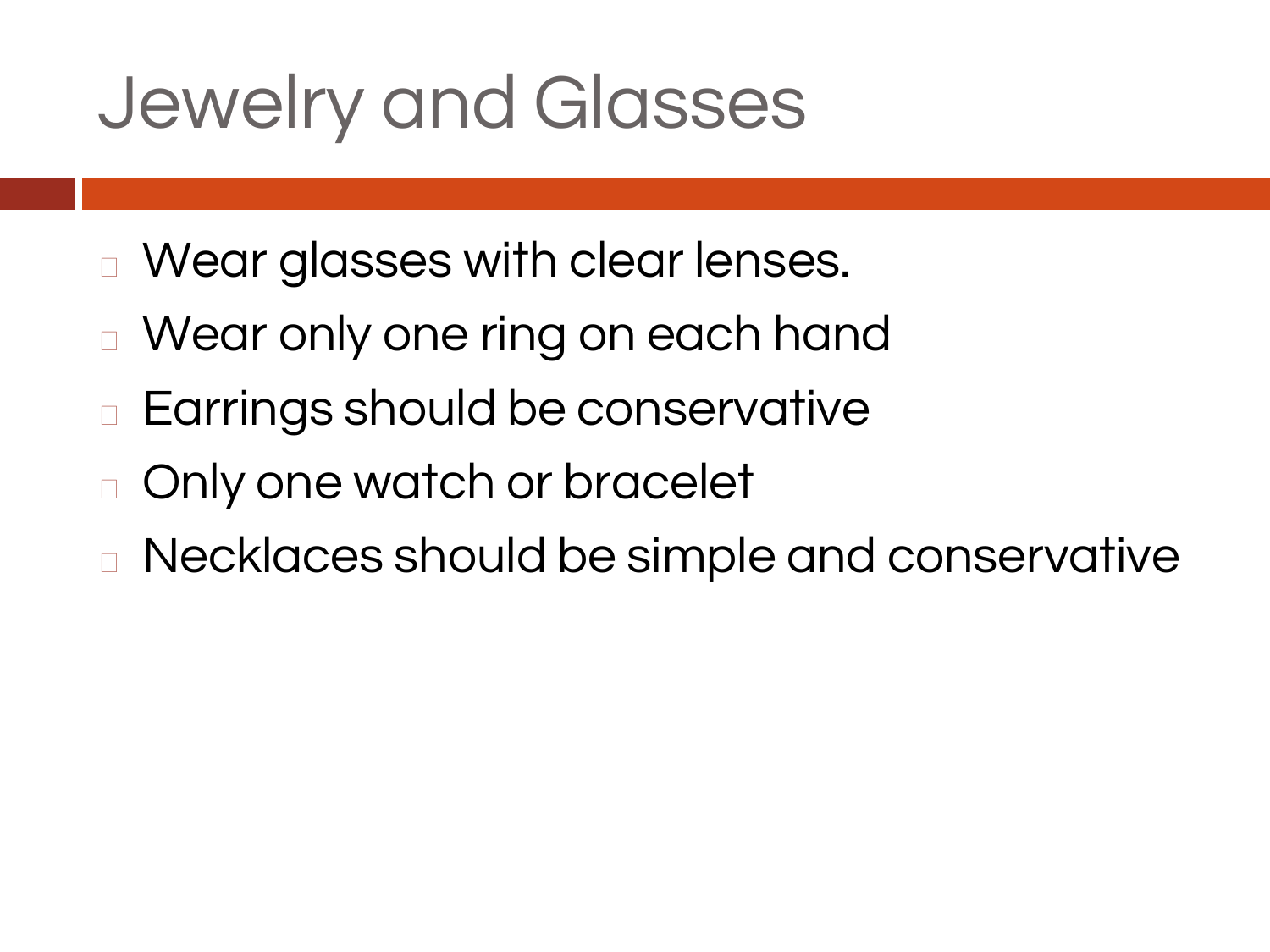# Grooming

- <sup>◻</sup> Nails should be trimmed and filed
	- □ Short for men
	- □ Medium length for ladies
- <sup>◻</sup> Makeup
	- □ Keep it simple, avoid bright colors or too heavy an application

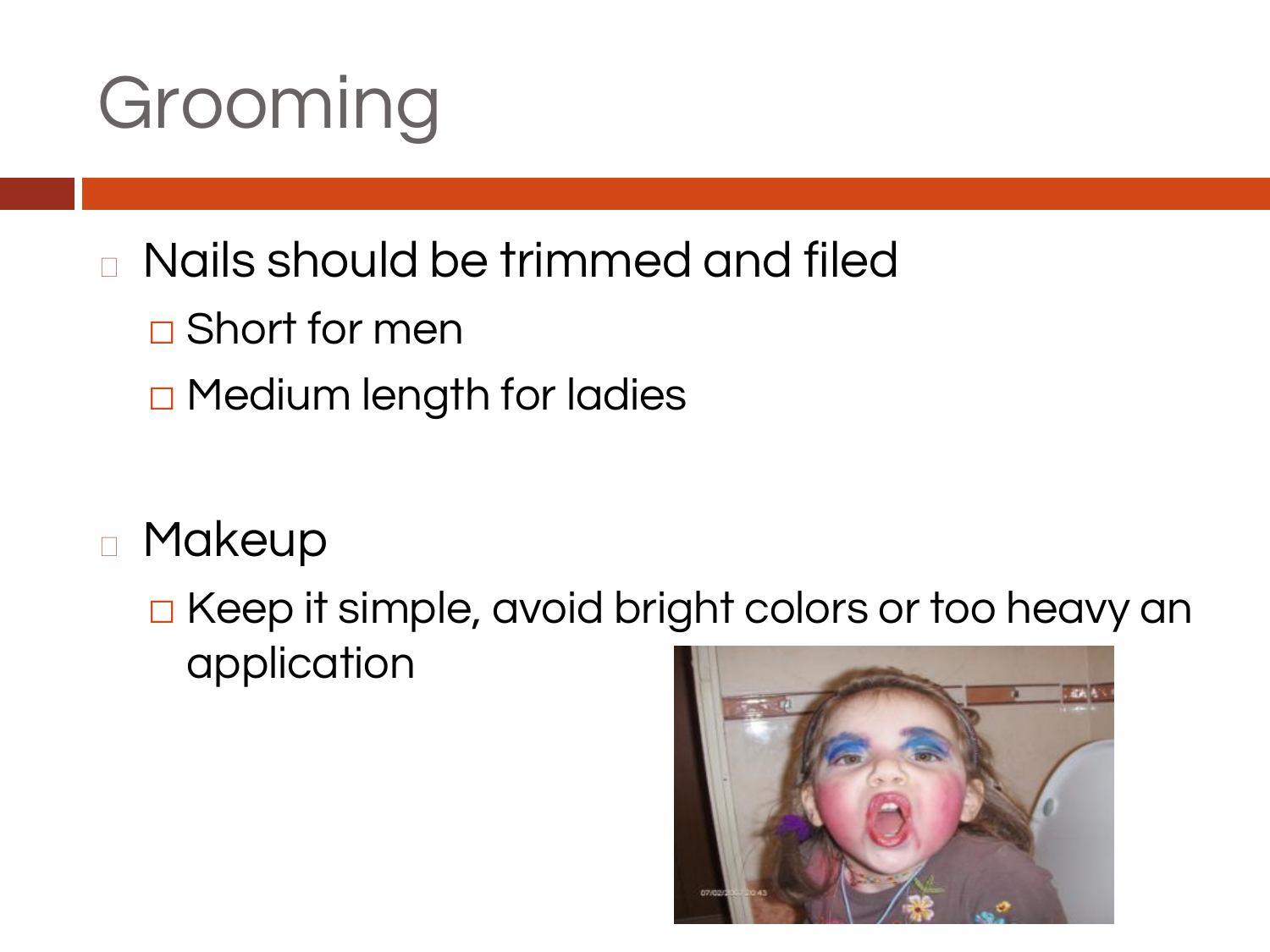# Iron Your Clothes

- □ If you don't like ironing, take your clothes to the cleaners!
- <sup>◻</sup> Clothes should be neatly pressed.
- Dress pants should be creased down the front
- Dress shirts should be pressed so that the collar if stiff and sleeves are creased.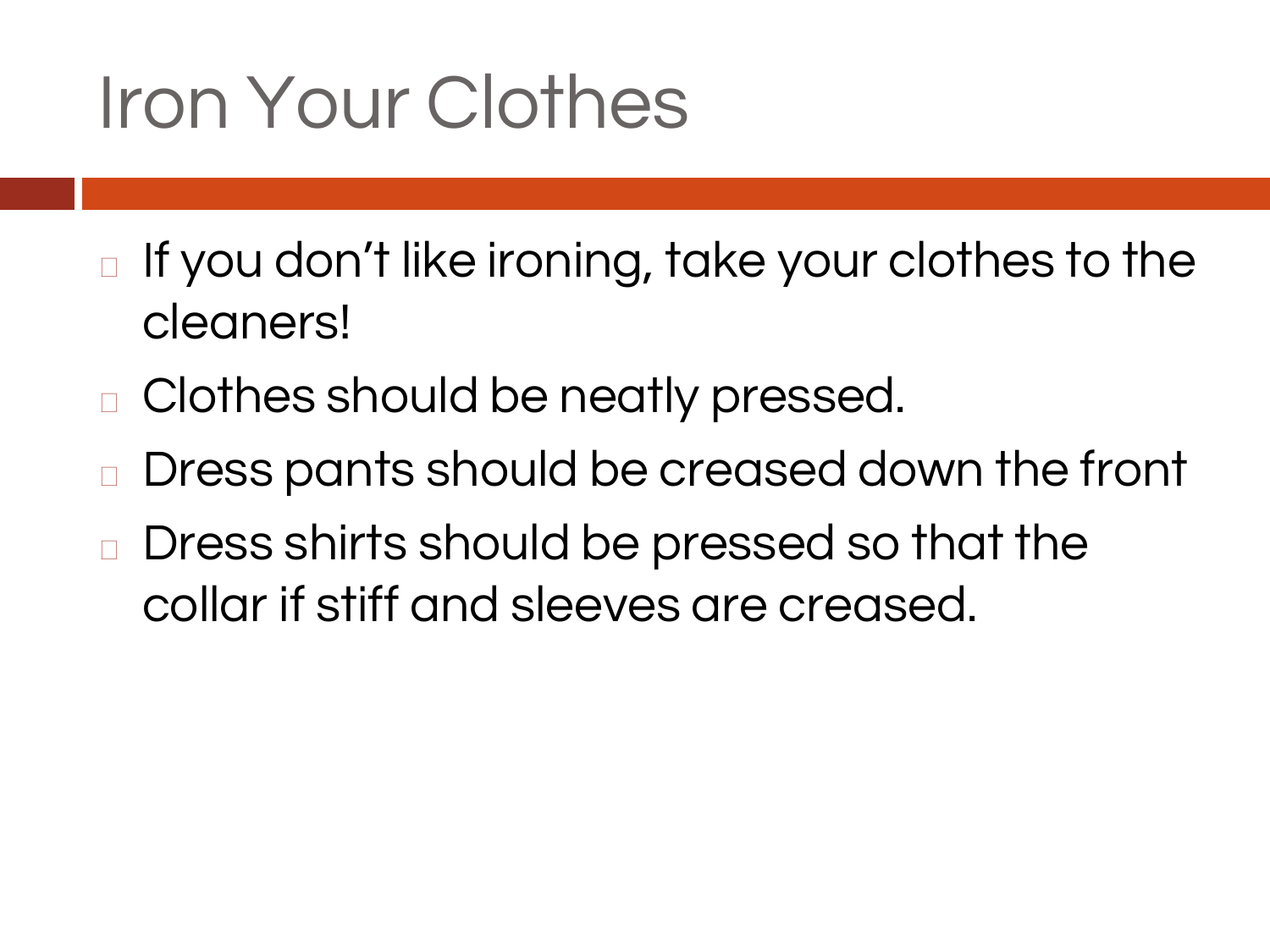#### Creases? Yes, Creases!!!



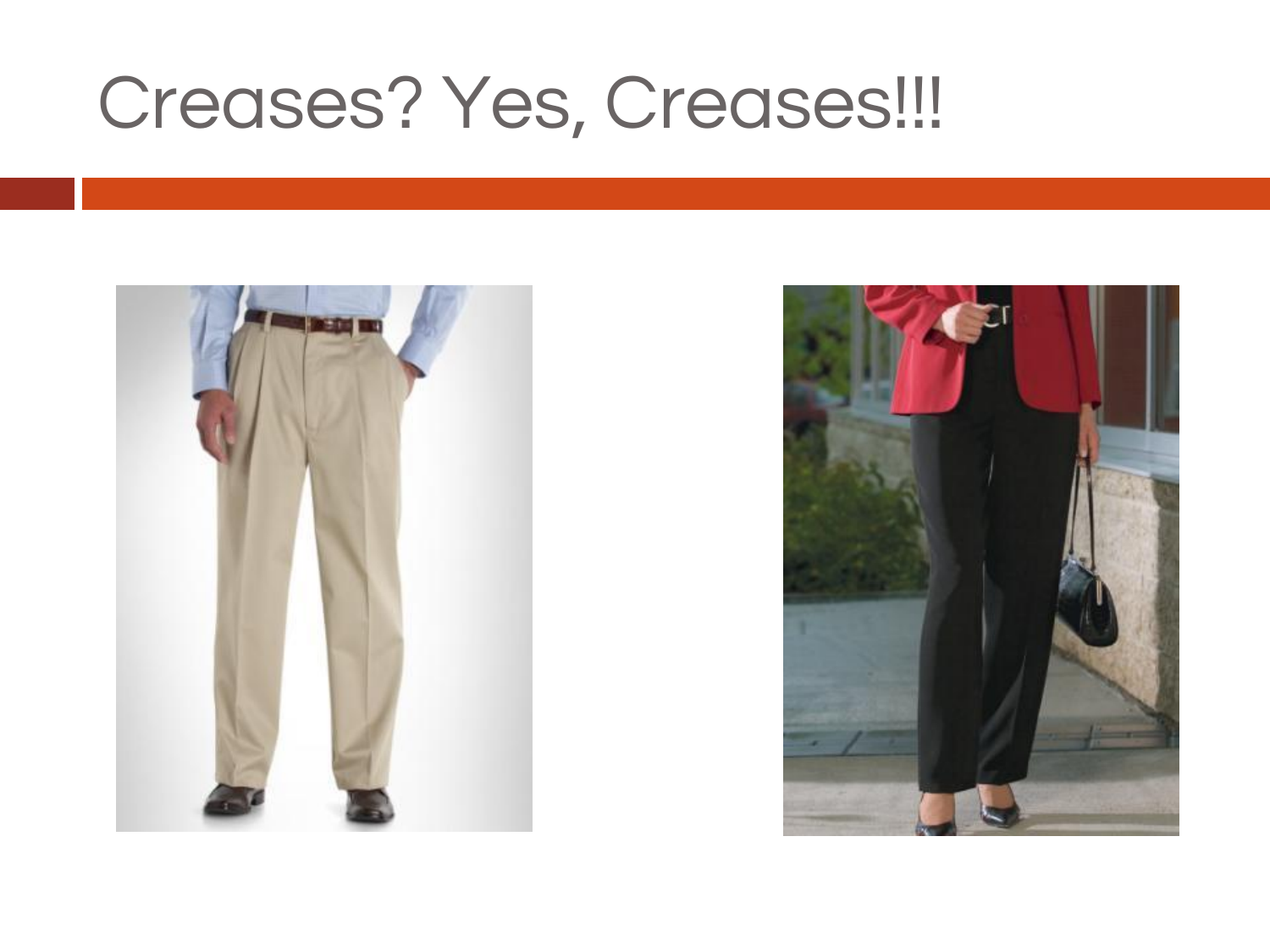# Ladies Acceptable Standards

- <sup>◻</sup> Skirts should be no more than 1 inch above the knee
- <sup>◻</sup> Shirts should not be low cut.
- <sup>◻</sup> Many companies have a "two toe rule". No more than two toes should show, therefore, sandals are not acceptable.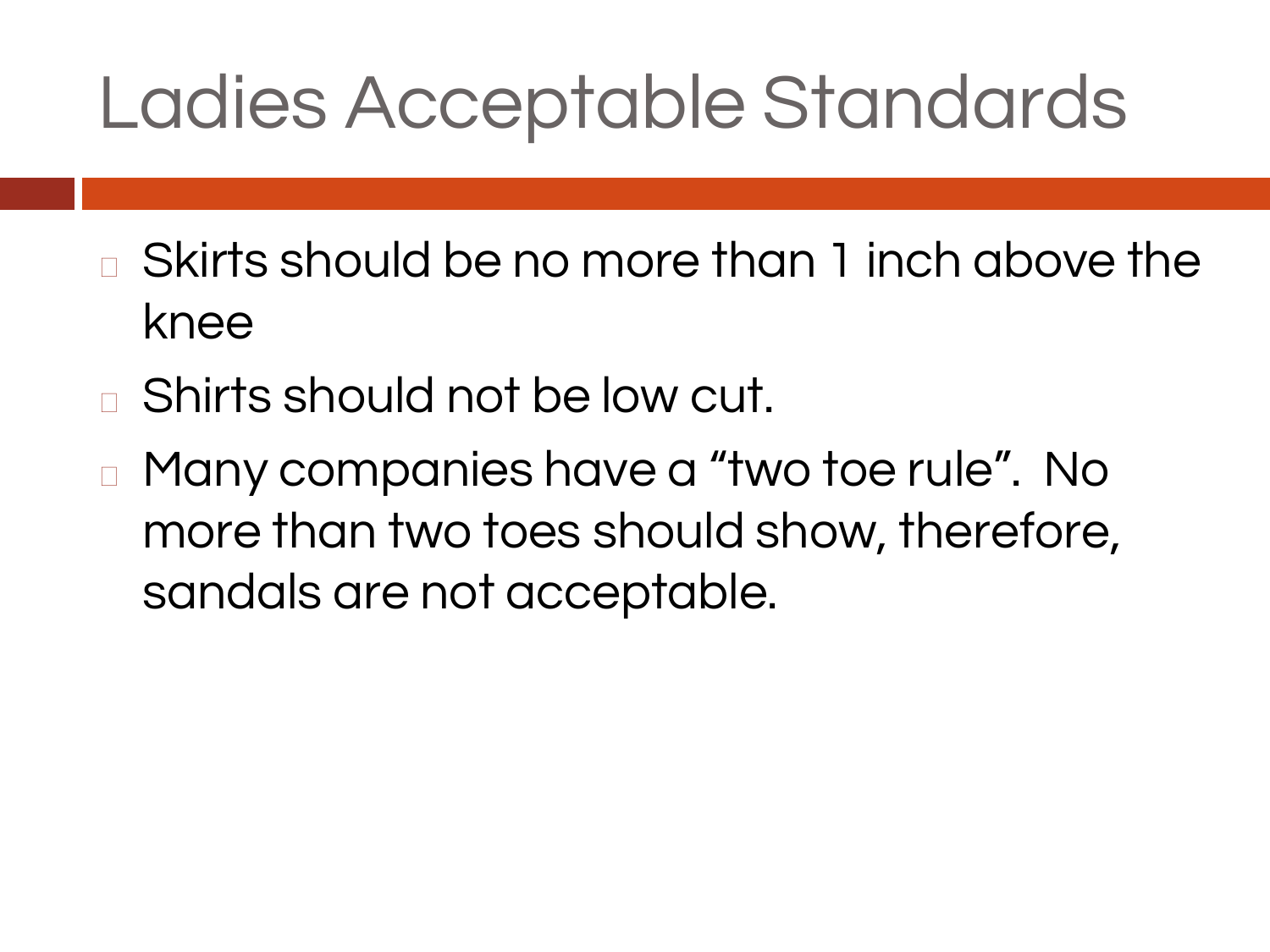# Hand bags and other items

- <sup>◻</sup> Hand bags should be small or choose to leave at home.
- <sup>◻</sup> A small notebook and pen is acceptable to take with you to an interview.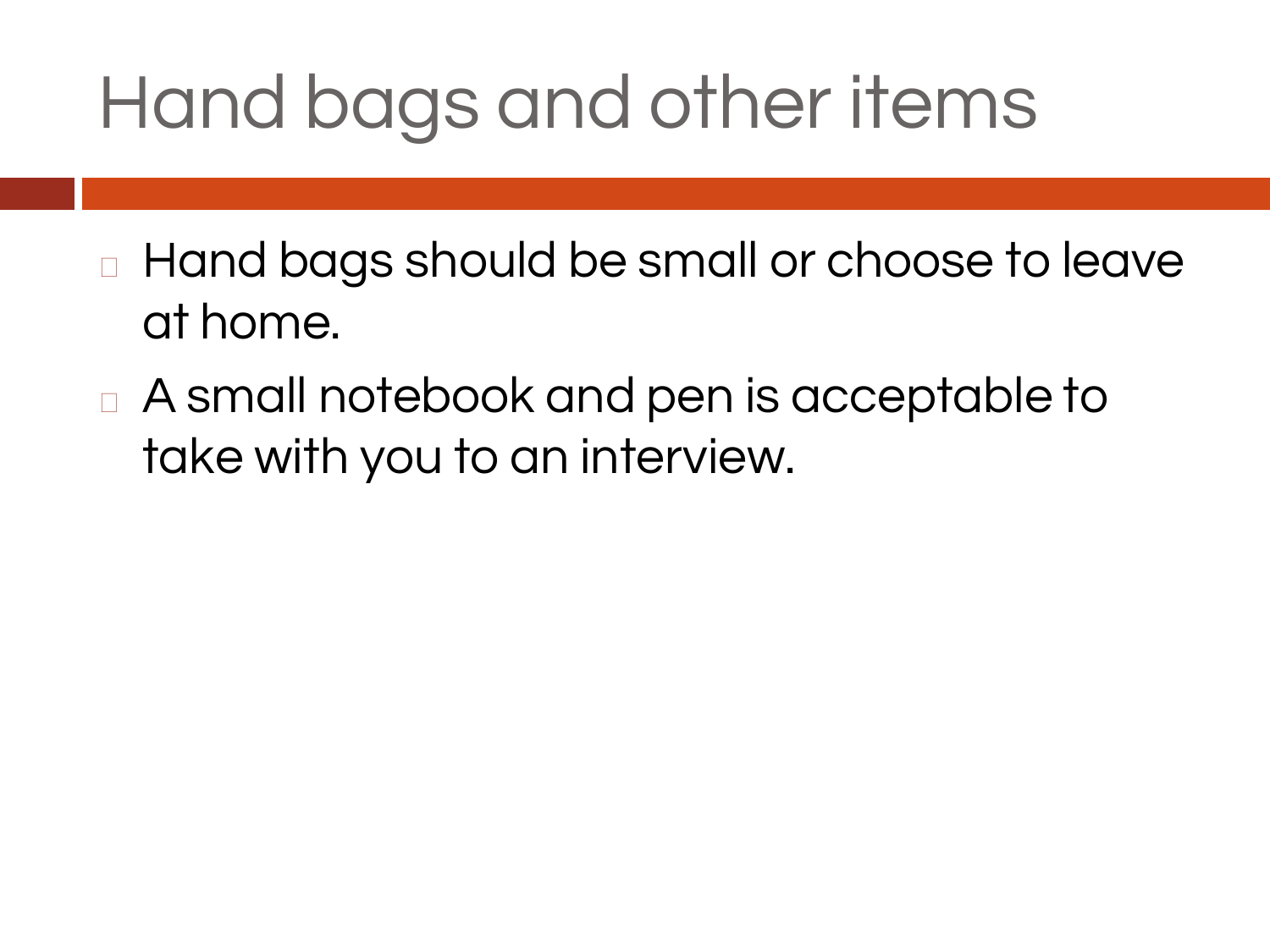#### Business Professional

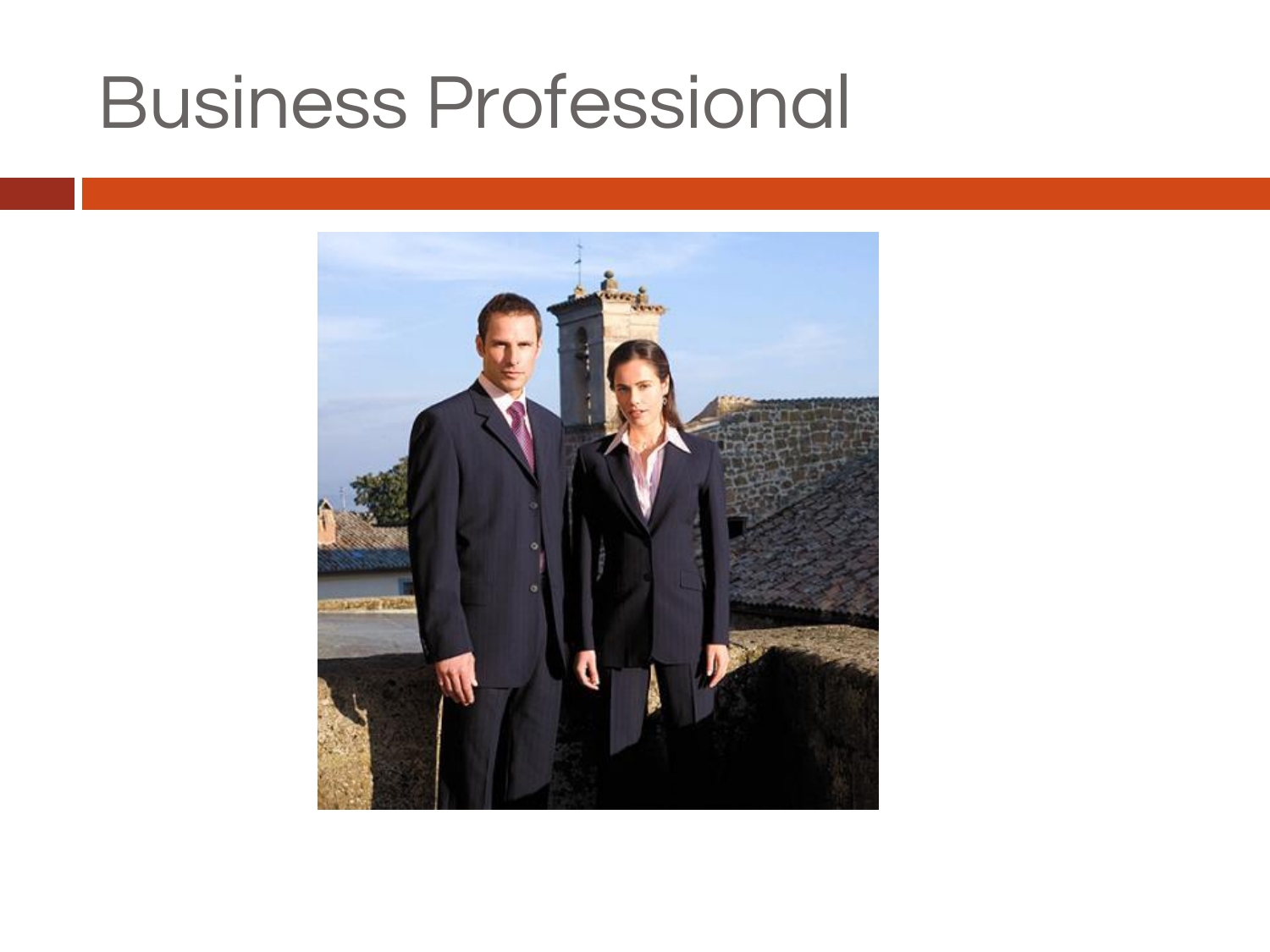### Business Casual

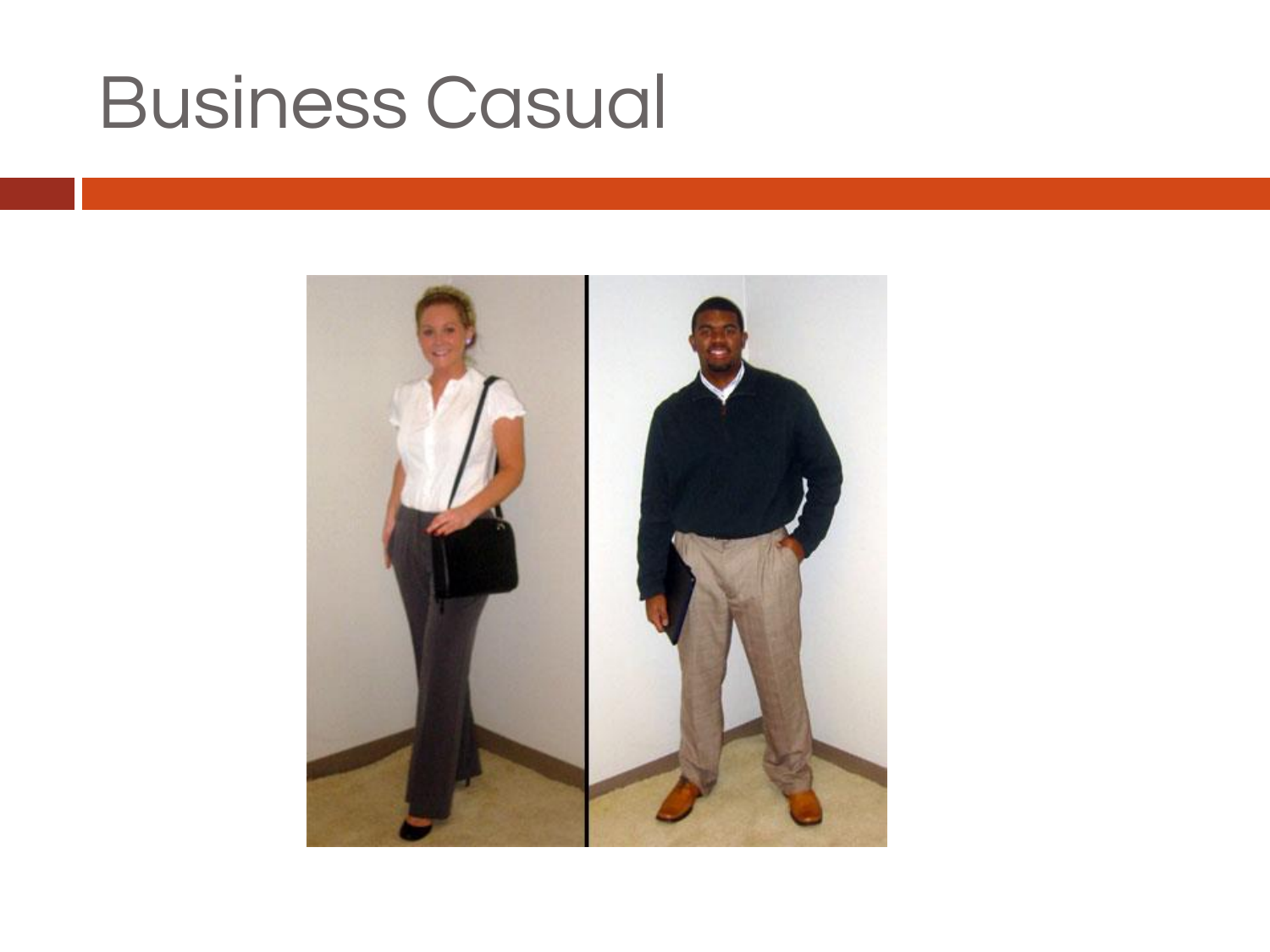Can you Tell the Difference? Business Professional & Business Casual….

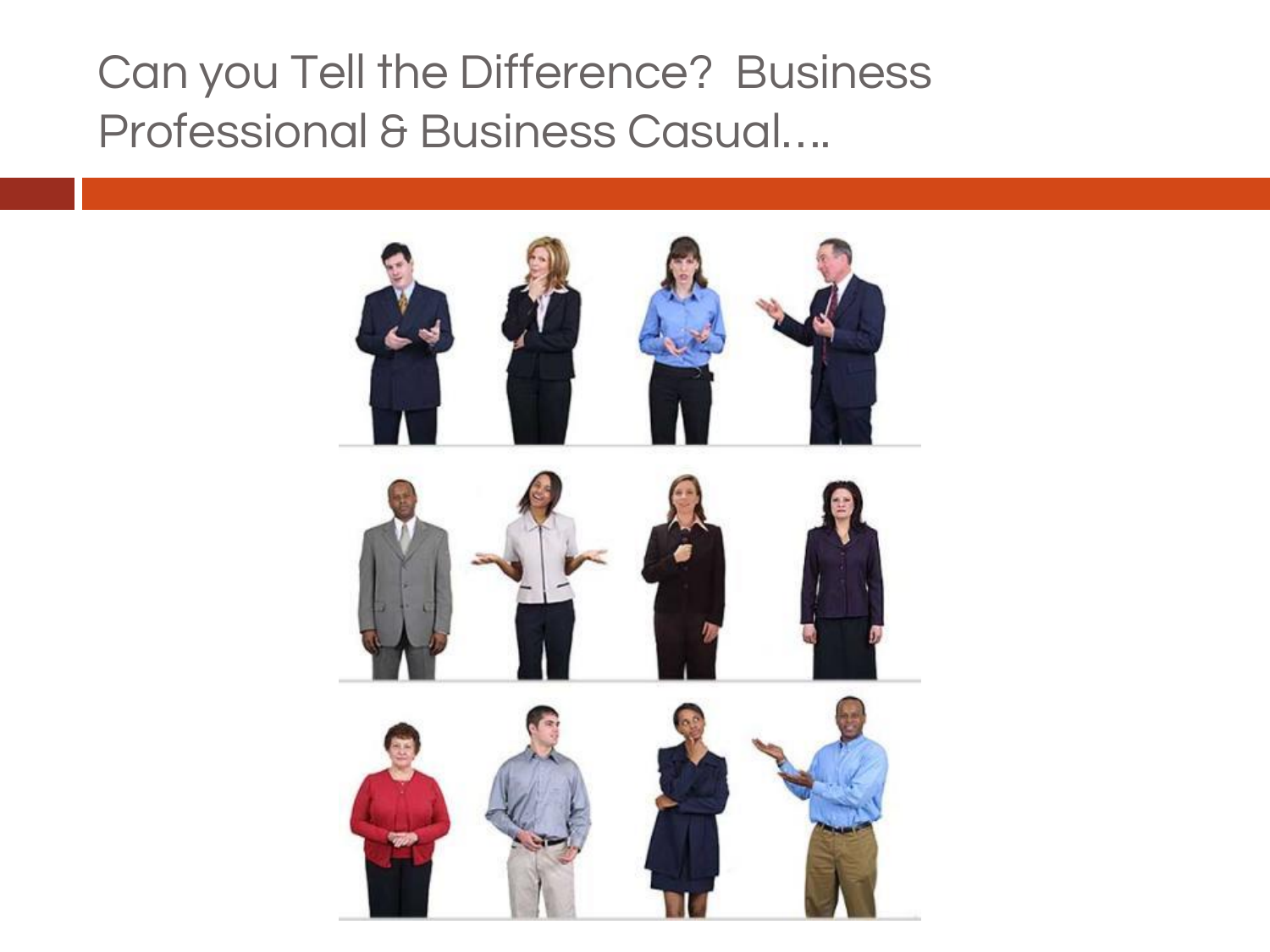#### Do's & Don'ts